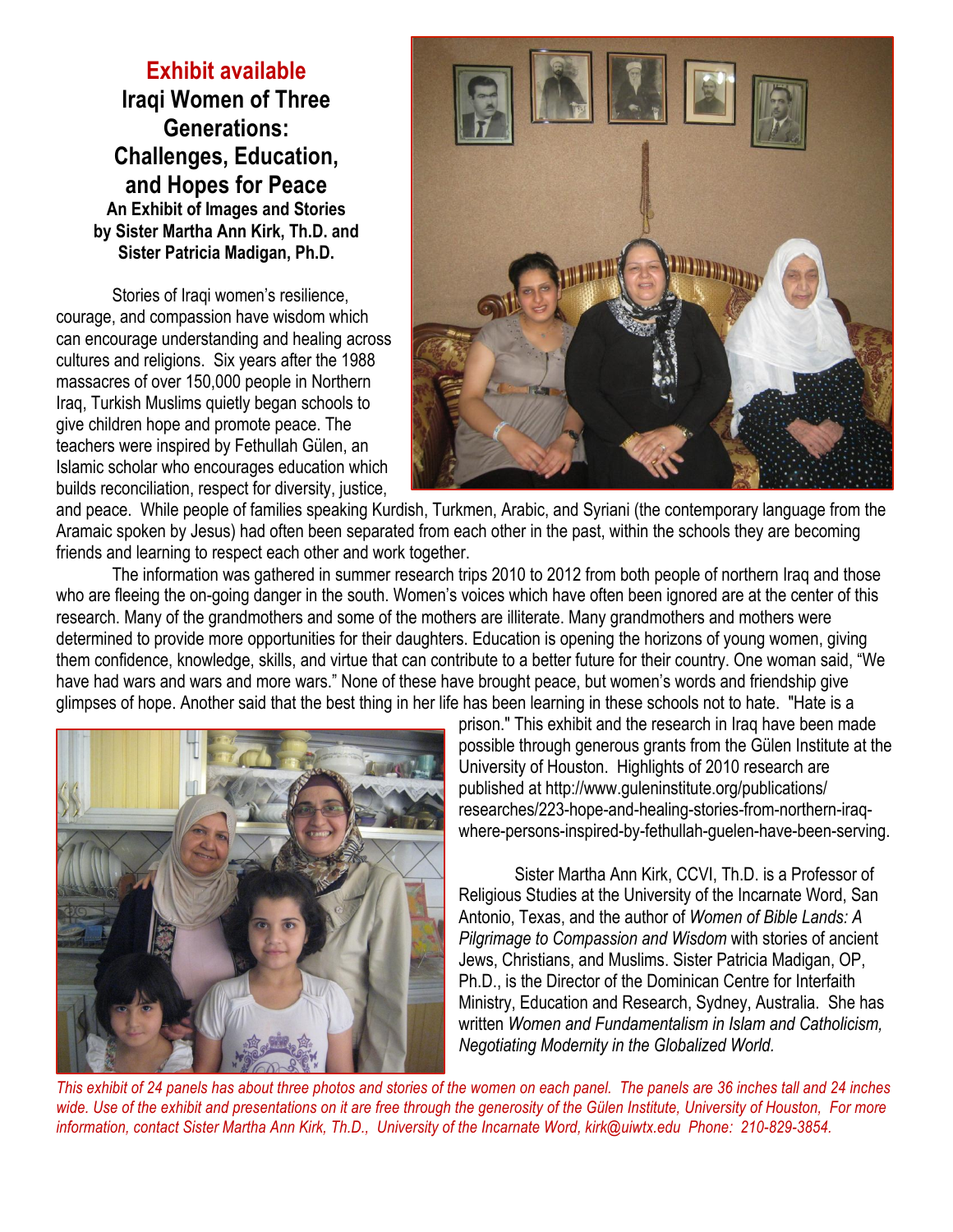#### **"Iraqi Women of Three Generations: Challenges, Education, and Hopes for Peace," An Exhibit of Images and Stories by Sister Martha Ann Kirk and Sister Patricia Madigan has been shown at:**

The Episcopal Church of Reconciliation, San Antonio, August 2011.

Dialog of Civilizations Platform, The Turquoise Center, Houston, September 18 to 24, 2011.

St. Edward's University, Scarborough-Phillips Library, Austin, October 1-25, 2011 with presentations to Education and Religious Studies classes.

North American Chapter of the World Council for Curriculum and Instruction Conference, Austin, October 26-28, 2011.

Institute of Interfaith Dialog Annual Friendship Dinner, San Antonio, November 10, 2011.

Part of the exhibit was shown with a presentation "Peace-Building in Northern Iraq through Education," SoL Center, University Presbyterian Church, San Antonio, November 15, 2011.

Incarnate Word High School Library, San Antonio, January 13 – February 10, 2012 with presentations to all the faculty, to the Pax Christi organization, and to the whole student body .

Texas Pax Christi State Conference, San Antonio, March 23-24, 2012.

University of Texas Pan American Library, Edinburgh, TX, Sept. 4-28, 2012 with presentations to Criminal Justice and Literature classes and the press and study guide for History classes.

Silk Road Festival, Houston, TX, October 6-7, 2012 with presentation to the public.

University of the Incarnate Word Fine Arts, San Antonio, TX, October 10-31, 2012 with presentations to Education, Literature, Arts, and Religious Studies classes.

The International School of the Americas, San Antonio, TX, November 4 – December 20, 2012 with a showing to Iraqi refugee students.

Northwest Vista College, San Antonio, TX, January 29 – February 27, 2013 with presentations to Humanities, Peace and Conflict Resolution, and Geography classes.

St. Mary's University Library, San Antonio, TX, March 4 – April 12, 2013 with a presentation to the general public.

The University of Texas at Austin, April 18, 2013, hosted by the Islamic Dialogue Student Association and the Institute of Interfaith Dialog.

UIW Rosenberg School of Optometry, November 1st to December 20, 2013.

**Publications on the research in Iraq:** *Hope and Healing: Stories from Northern Iraq Where Persons Inspired by Fethullah Gülen Have Been Serving,* Martha Ann Kirk, Houston: Gülen Institute University of Houston, 2011 and also web published http://guleninstitute.org/publications/researches/223-hope-and-healing-stories-from-northern-iraq-where-persons-inspired-by-fethullah-guelen-havebeen-serving

 "Exhibit lets Iraqi women tell stories of heartbreak and hope," Abe Levy, Religion Writer, *San Antonio Express-News*, Saturday, August 20, 2011; http://www.mysanantonio.com/news/religion/article/Exhibit-lets-Iraqi-women-tell-stories-of-2133261.php

Abe Levy's article was re-published in the *Iraq Daily Times,* August 25, 2011 http://iraqdailytimes.com/exhibit-lets-iraqi-women-tell-stories-ofheartbreak-and-hope/

"Thanks to Education, Reconciliation and Hope Arise" Sister Patricia Madigan, *Aurora* magazine of the Diocese of Maitland-Newcastle, Australia, December 2011 http://aurora.realviewtechnologies.com/?iid=57085&startpage=1&crd=0&searchKey=December 2011

"Capturing Iraqi women's struggle for peace,"Blanca Morales, *Waging Nonviolence, People-Powered News and Analysis,* September 27, 2011 http://wagingnonviolence.org/2011/09/capturing-iraqi-womens-struggle-for-peace/

"Iraqi Women of Three Generations Exhibit" by Virginia Haynie Gause*. Life at the Library, The University of Texas – Pan American Library* eNewsletter, September 2012. http://php.lib.utpa.edu/newsletter/#article4

Video, "Iraqi Women of Three Generations," Sept. 10, 2012 (on the right in the list) at http://www.themonitor.com/video/c/1155331309/topvideos/1832816364001/news-fi-tm

"Exhibit documents lives, education of Iraqi women" by Gail Burkhardt. *The Monitor,* McAllen, TX, September 15, 2012 9:18 PM http://www.themonitor.com/articles/exhibit-63883-iraqi-lives.html and the article also appeared in the Brownsville Herald http://www.brownsvilleherald.com/news/edinburg-144979-women-education.html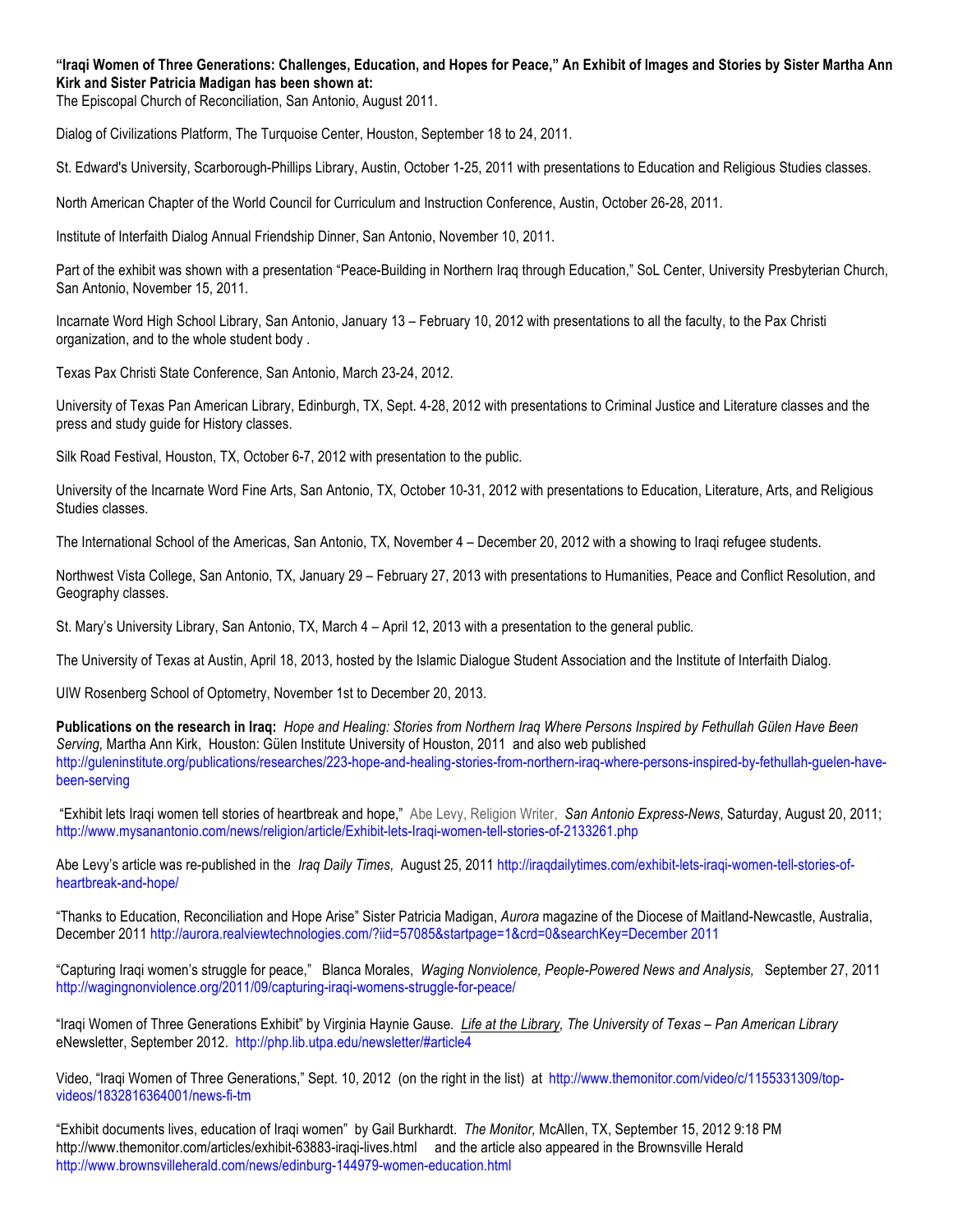# peace CENTERbooks

# **Iraqi Women of Three Generations**

*Challenges, Education, and Hopes for Peace*

Images and Stories by Sister Martha Ann Kirk, Th.D. and Sister Patricia Madigan, Ph.D. With Introduction and Afterword by M.A. Kirk

#### http://peacecenterbooks.com/iraqi-women/

Trade paperback, 8½″ x 11″, 112 pages. \$17.00 100 color photos; stories from 23 families ISBN-13: 978-1502570734



Stories of Iraqi women's resilience, courage, and compassion have wisdom which can encourage understanding and healing across cultures and religions. Six years after the

1988 massacres of more than 180,000 people in Northern Iraq, Turkish Muslims quietly began schools to give children hope and promote peace. The teachers were inspired by Fethullah Gülen, an Islamic scholar who encourages education which builds



diversity, justice, and peace.

## **ABOUT THE AUTHORS**

**Sister Martha Ann Kirk**, CCVI, *(on the right)* a professor in the College of Humanities, Arts, and Social Sciences at the

University of the Incarnate Word in San Antonio, Texas, has received a number of peacemaking awards for her work building understanding and bridges between religious and cultural groups. She and the Incarnate Word Sisters were declared the 2013 San Antonio Peace Laureate by the peaceCENTER. Among her publications are *Growing Seeds of Peace* and *Healing and Hope* (both available from www.guleninstitute.org) and *Women of Bible Lands: A Pilgrimage to Compassion and Wisdom* (www.litpress.org) which has sites from a dozen countries and the history of Jewish, Christian, and Muslim women associated with them. She frequently leads students on study tours helping to build cross-cultural relations. She was a scholar in-residence at Tantur Ecumenical Institute in Jerusalem. She holds a Th.D. in Theology and the Arts from the Graduate Theological Union, Berkeley, CA; an M.A. in Religion from Fordham University; and an M.A. in Art Education from the University of New Mexico. She is a Sister of Charity of the Incarnate Word of San Antonio, Texas.

**Sister Patricia Madigan**, OP, *(above, left)* is the director of CIMER, the Dominican Centre for Interfaith, Ministry, Education and Research, which engages with communities of people of other faiths, and contributes to mutual understanding and social cohesiveness in Australian society. The centre especially focuses on women's roles, participation, and contributions. Between 2004 and 2012 she has been an Australian delegate at five inter-governmental conferences of the Asia-Pacific Regional Interfaith Dialogue. Dr. Madigan completed her studies in ecumenical and interfaith dialog at Tantur Ecumenical Institute in Jerusalem, the Irish School of Ecumenics, Trinity College Dublin, and Harvard Divinity School, where she specialized in Christian-Muslim relations. She was awarded her Ph.D. in the Department of Arabic and Islamic Studies at the University of Sydney. She has written *Women and Fundamentalism in Islam and Catholicism, Negotiating Modernity in the Globalized World* (Peter Lang International Academic Publishers, 2011) which takes a theological-historical approach to understanding the complex relationships among gender, religion, economics and politics in the global context, with particular reference to Islam and Catholicism. She has worked on research projects with the Australian Human Rights Commission, the Australian Women's Coalition (AWC), the Gϋlen Institute, Macquarie University Law School and the National Office for the Participation of